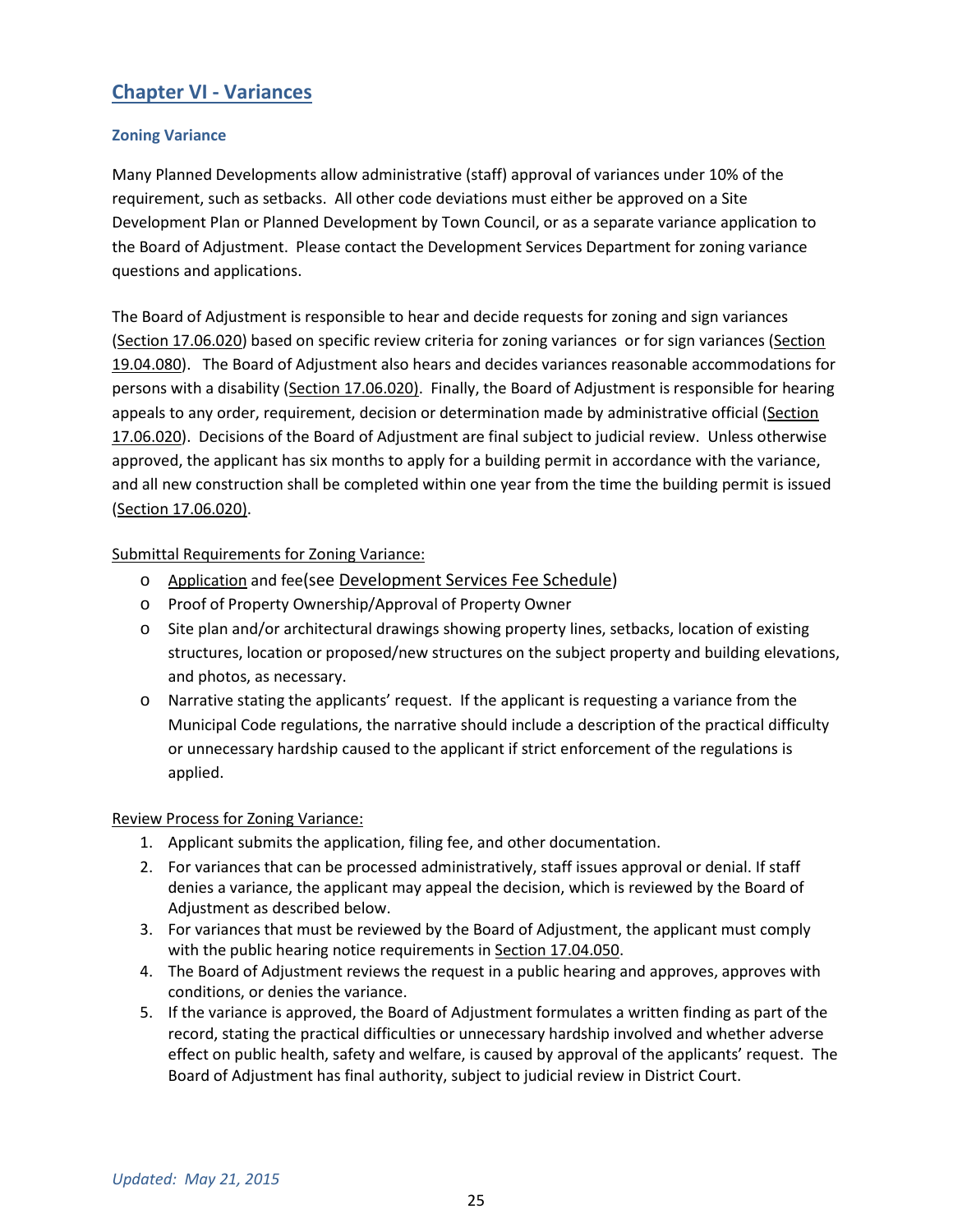#### **Downtown Variance**

A variance to the provisions outlined in the Downtown Overlay District, (Chapter 17.42) must be submitted to staff for review and then reviewed and approved by the Design Review Board. Often times, Downtown variances are processed concurrently with Downtown Site Development Plan. Please contact the Development Services Department with questions regarding proposed changes to Downtown buildings, facades, or site improvements.

#### Submittal Requirements for a Downtown Variance:

- o Application form and fee (\$50)
- o Justification about how the request meets the Downtown Design Review Board Variance criteria, Section 17.42.100 C.

Review Process for Downtown Variance:

- 1. Staff review of requested variance
- 2. Public hearing before the Downtown Design Review Board, which is typically in conjunction with Site Development Plan review.

# **Skyline/Ridgeline Variance**

The Town's skyline/ridgeline ordinance protects vistas and natural features by limiting building heights, requiring earth tone colors, evergreen trees and limited lighting (See Skyline/Ridgeline map and Chapter 17.48). Requests for variances to the skyline/ridgeline ordinance are heard by the Planning Commission with appeals to the Town Council. Please contact the Development Services Department with questions regarding proposed skyline/ridgeline application.

### Submittal Requirements for Skyline/Ridgeline Variance:

- o Application form for skyline/ridgeline variance
- o Application fee (\$500 for initial lot and \$10 for each additional lot)
- o Site plan, architectural facade drawings, renderings, photographs, photo-simulations, Geographic Information System (GIS) mapping simulations.
- o Narrative stating the applicants' request and rational for the variance in comparison to the criteria (Section 17.48.090 C).

#### Review Process for Skyline/Ridgeline Variance:

- 1. Applicant submits the application and filing fee
- 2. Staff reviews the request and makes any comments on the application.
- 3. The applicant must comply with the public hearing notice requirements in Section 17.04.050.
- 4. The Planning Commission hears the request in a public hearing and based on the review criteria in Section 17.48.090 C., and either approves, approves with conditions, or denies the variance.
- 5. Appeals to the Planning Commission's decision must be filed within 30 days (Section 17.48.090 B). Those appeals are heard by the Town Council in a public hearing who makes the final decision.

# **Technical Criteria Variance**

A technical criteria variance is a deviation from a provision in the Town's technical manuals (Section 17.32.050). Variances to any of the provisions in the Town's technical manuals can be approved either administratively, or by Town Council following appeal of an administrative decision. Exceptions from

#### *Updated: May 21, 2015*